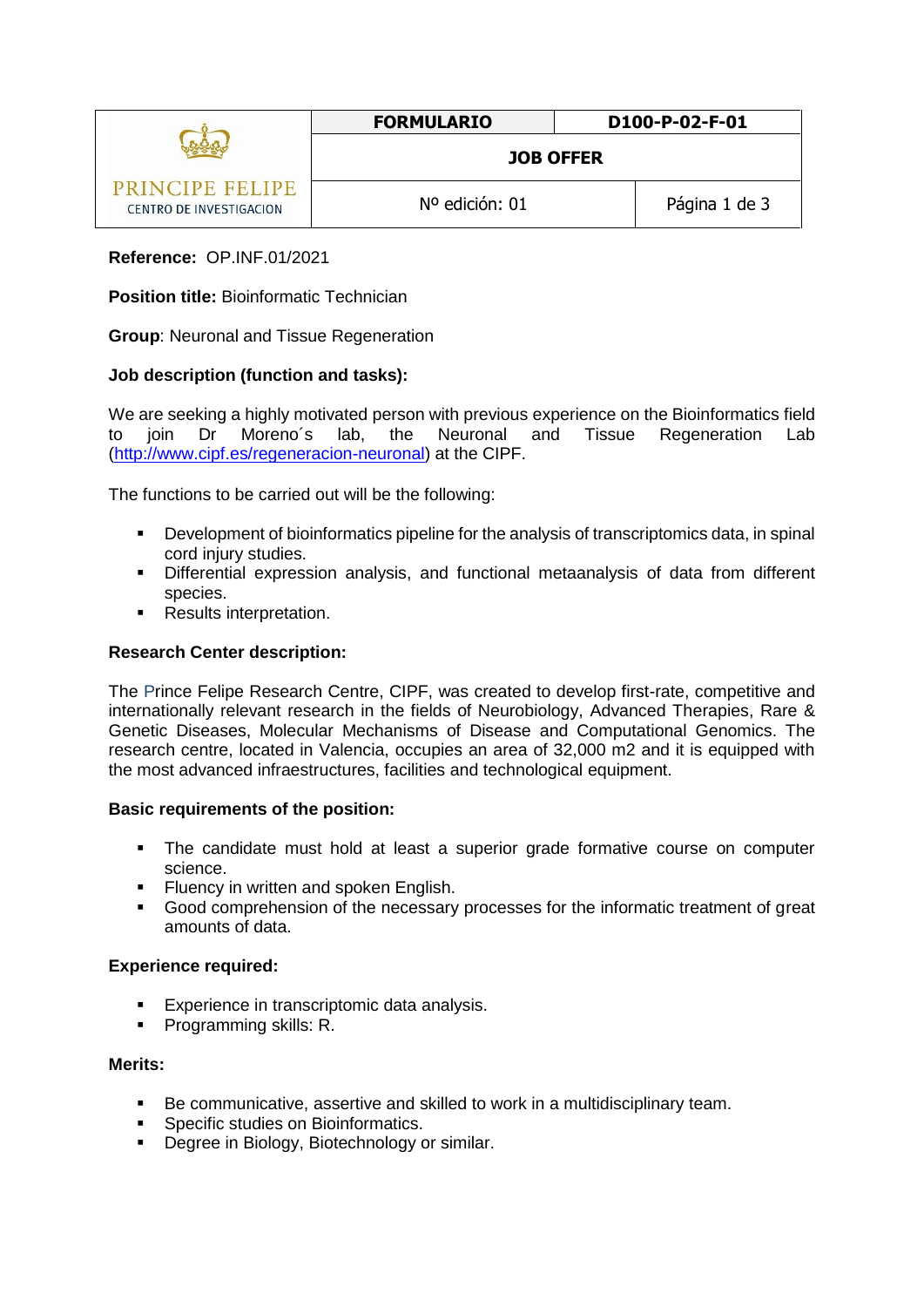# **Contract**

- Professional category: Informatic operator
- Salary Level: (Salary level as stipulated in the Convenio de Sanidad Privada de la Provincia de Valencia)
- Funding Source/Project: Neuronal and Tissue Regeneration lab own funding
- Duration: until 30/04/2022
- **Starting date: 01/01/2022**
- **Working day: part-time 20 hours per week**
- The deadline for receipt of resumes will be open until 01/12/2021

### **Working conditions:**

The CIPF promotes equal treatment and opportunities between women and men, which should be considered a fundamental aspect of the CIPF's labor relations and human resources management.

The CIPF is committed to reconcile a work and family life of its employees and are offering the possibility to benefit from flexible working hours.

The CIPF is committed to complying with the European Charter for Researchers and the Code of Conduct for the Recruitment of Researchers (EU Charter & Code) by developing its human resources strategy for researchers (HRS4R) and through its open, transparent, and meritbased recruitment policy [\(OTM-R\)](https://euraxess.ec.europa.eu/europe/news/new-open-transparent-and-merit-based-recruitment-researchers-otm-r).



### **How to present your candidacy?**

Interested candidates should send their CV, cover letter and references only by email to the following address: [selection@cipf.es.](mailto:selection@cipf.es)

The CV should remove all personal references: gender, age, marital status, nationality and should not include a photograph.

Please indicate the offer reference number in the subject field. If you have any questions about this offer, please contact the Human Resources Department by email to: [recursoshumanos@cipf.es](mailto:recursoshumanos@cipf.es)

### **Basic and detailed information on the processing of personal data**

**Personal data controller:** The data subject is informed that the VALENCIAN COMMUNITY FOUNDATION PRÍNCIPE FELIPE RESEARCH CENTER (hereinafter CIPF), with address at C / D 'Eduardo Primo Yúfera, number 3, 46012 Valencia, contact telephone number 963 289 680 and contact email addres[s info@cipf.es](mailto:info@cipf.es) is the responsible for the treatment of the data that you communicate to us in relation to this offer.